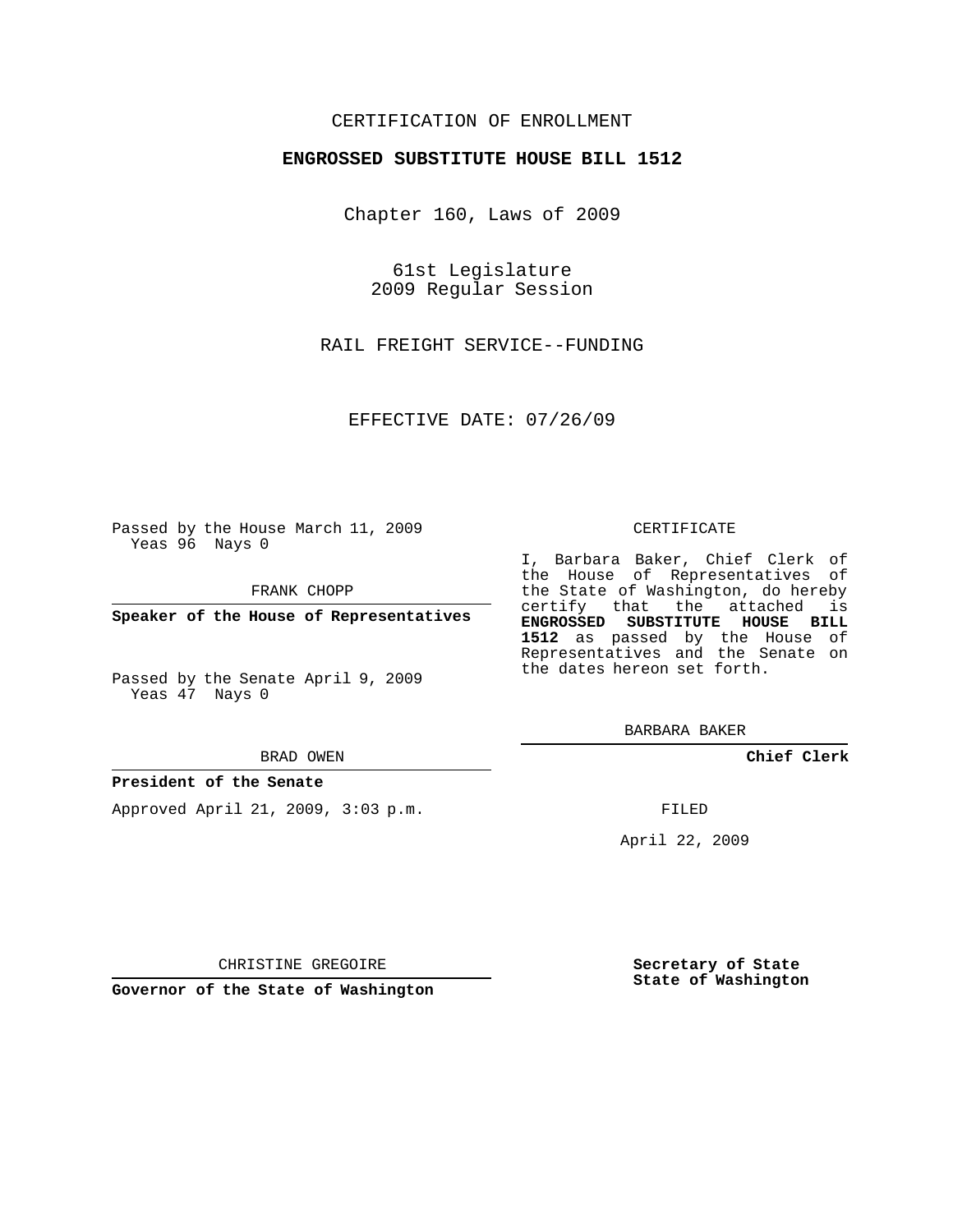# **ENGROSSED SUBSTITUTE HOUSE BILL 1512** \_\_\_\_\_\_\_\_\_\_\_\_\_\_\_\_\_\_\_\_\_\_\_\_\_\_\_\_\_\_\_\_\_\_\_\_\_\_\_\_\_\_\_\_\_

\_\_\_\_\_\_\_\_\_\_\_\_\_\_\_\_\_\_\_\_\_\_\_\_\_\_\_\_\_\_\_\_\_\_\_\_\_\_\_\_\_\_\_\_\_

Passed Legislature - 2009 Regular Session

**State of Washington 61st Legislature 2009 Regular Session By** House Transportation (originally sponsored by Representatives Haler, Roach, and Klippert)

READ FIRST TIME 02/10/09.

1 AN ACT Relating to funding rail freight service through grants; and 2 amending RCW 47.76.250.

3 BE IT ENACTED BY THE LEGISLATURE OF THE STATE OF WASHINGTON:

 4 **Sec. 1.** RCW 47.76.250 and 1996 c 73 s 2 are each amended to read 5 as follows:

 6 (1) The essential rail assistance account is created in the state 7 treasury. Moneys in the account may be appropriated only for the 8 purposes specified in this section.

 9 (2) Moneys appropriated from the account to the department of 10 transportation may be used by the department or distributed by the 11 department to cities, county rail districts, counties, economic 12 development councils, ((and)) port districts<u>, and privately or publicly</u> 13 owned railroads for the purpose of:

14 (a) Acquiring, rebuilding, rehabilitating, or improving rail lines; 15 (b) Purchasing or rehabilitating railroad equipment necessary to 16 maintain essential rail service;

17 (c) Constructing railroad improvements to mitigate port access or 18 mainline congestion;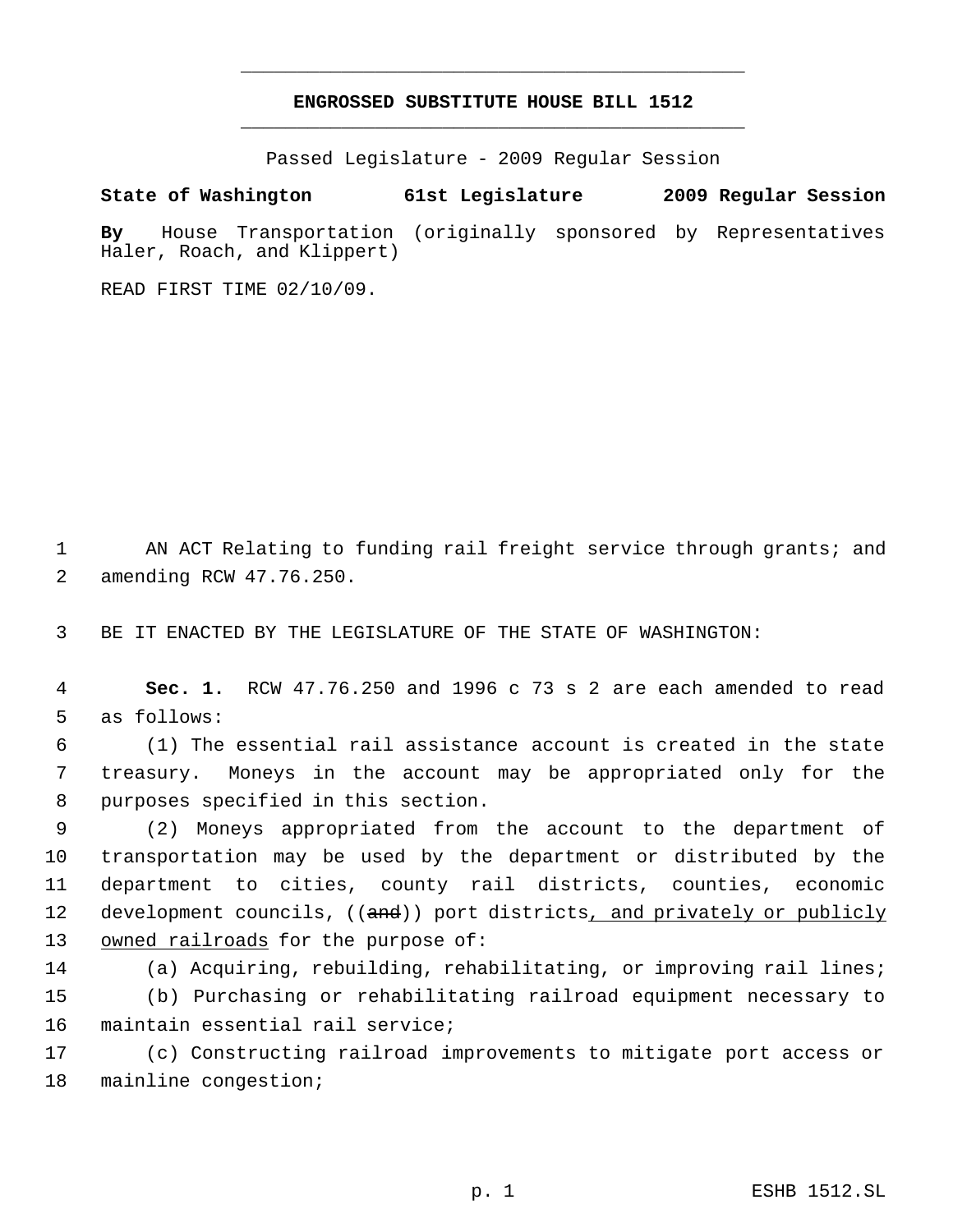(d) Construction of loading facilities to increase business on light density lines or to mitigate the impacts of abandonment;

 (e) Preservation, including operation, of light density lines, as identified by the Washington state department of transportation, in compliance with this chapter; or

 (f) Preserving rail corridors for future rail purposes by purchase of rights-of-way. The department shall first pursue transportation enhancement program funds, available under the federal surface transportation program, to the greatest extent practicable to preserve rail corridors. Purchase of rights-of-way may include track, bridges, and associated elements, and must meet the following criteria:

 (i) The right-of-way has been identified and evaluated in the state 13 rail plan prepared under this chapter;

(ii) The right-of-way may be or has been abandoned; and

(iii) The right-of-way has potential for future rail service.

 (3) The department or the participating local jurisdiction is responsible for maintaining any right-of-way acquired under this chapter, including provisions for drainage management, fire and weed control, and liability associated with ownership.

 (4) Nothing in this section impairs the reversionary rights of abutting landowners, if any, without just compensation.

 (5) The department, cities, county rail districts, counties, and port districts may grant franchises to private railroads for the right to operate on lines acquired under this chapter.

 (6) The department, cities, county rail districts, counties, and port districts may grant trackage rights over rail lines acquired under this chapter.

 (7) If rail lines or rail rights-of-way are used by county rail districts, port districts, state agencies, or other public agencies for the purposes of rail operations and are later abandoned, the rail lines or rail rights-of-way cannot be used for any other purposes without the consent of the underlying fee title holder or reversionary rights holder, or until compensation has been made to the underlying fee title holder or reversionary rights holder.

 (8) The department of transportation shall develop criteria for prioritizing freight rail projects that meet the minimum eligibility requirements for state assistance under RCW 47.76.240. The department shall develop criteria in consultation with the Washington state